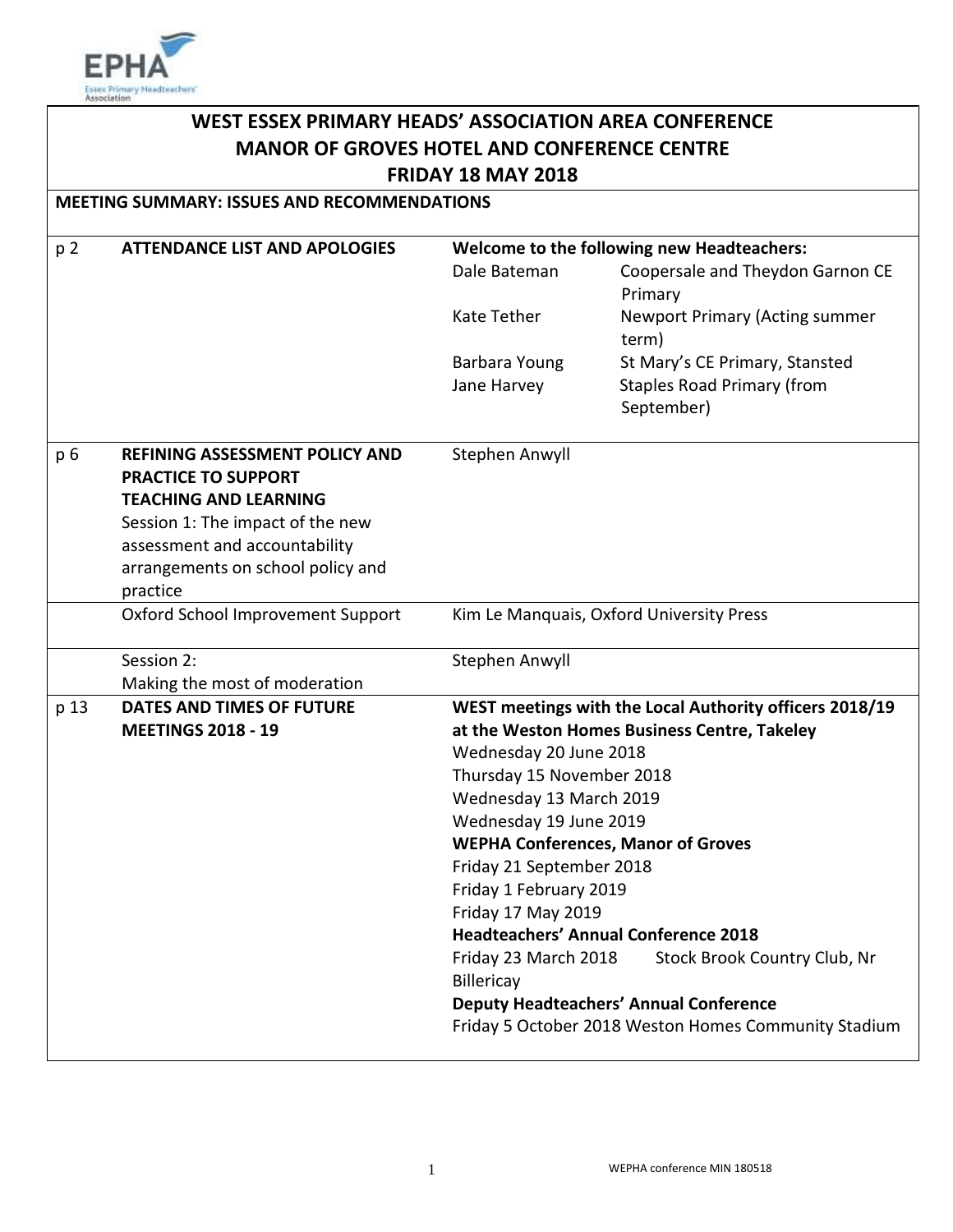

# **WEST ESSEX PRIMARY HEADS' ASSOCIATION AREA CONFERENCE FRIDAY 18 MAY 2018**

#### **Headteachers School leaders**

Jane Pomfret Nazeing Primary Linda Todd Radwinter Primary Matt Woolard Hereward Primary Barbara Young St Mary's Stansted

Gina Bailey St James CE Primary Victoria Marrow Hatfield Heath Primary Isobel Barron Roseacres Primary/Chair Matthew Curzon St Mary's Stansted Claire Berry Birchanger CE Primary Anthony Hull Katherine Semar Juniors John Clements Hatfield Heath Primary Karen Scott RA Butler Academies Vicky Early **Harlowbury Primary** R Fourie **Hereward Primary** Mary Evans **The Henry Moore Primary** Diane Abel **Epping Primary** Lawrence Garside Felsted Primary The Sarah Mitchell Tharlowbury Primary Elizabeth Gelston The Downs Primary Casey Cox St James CE Primary Jane Harvey **Staples Road Primary** Alison Tinker St John's CE Primary Michelle Hughes Thaxted Primary Fern Middleton Tany's Dell Primary Chris Jarmain St John's CE Primary Charlotte Hearne The Downs Primary Ian Kendal St Alban's Catholic Primary Lynda Collins Thomas Willingale School Alison Kerrell Great Bardfield Primary Bernadette Miele Tany's Dell Primary **In Attendance** Tracy O'Donnell Epping Primary Pam Langmead EPHA Professional Officer Christine Peden Pear Tree Mead Academy Stephen Anwyll Education Consultant Teresa Phillips Thomas Willingale School Kim Le Manquais OUP Jonathan Tye Churchgate CE Primary

Ros Allsop **Clavering Primary** Sarah Cowley The Henry Moore Primary George Athanasiou Great Sampford Primary Christine Lee The Henry Moore Primary

#### **Apologies**

Julie Lorkins St Andrew's CE Primary Lisa Gibbs Leverton Primary Karen Cayford St Mary's CE Primary, SW

Note: If your attendance or apologies have not been noted please contact the EPHA Professional Officer at pam@langmead.me.uk for amendment.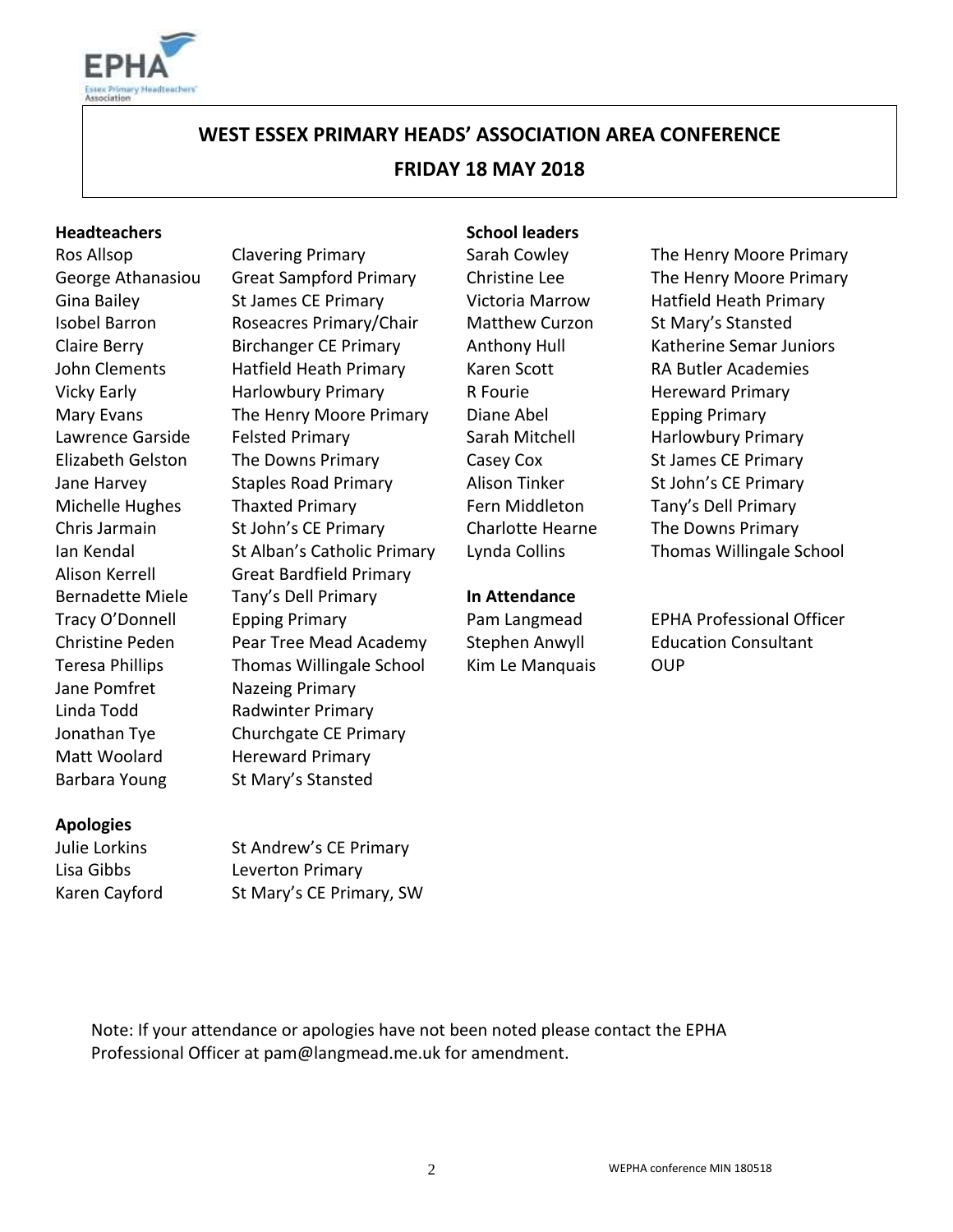

#### **NOTES OF THE SUMMER TERM WEPHA CONFERENCE HELD ON FRIDAY 18 MAY 2018 COMMENCING AT 9.15 AM**

#### **Action**

#### **1. EPHA UPDATE AND INFORMATION**

**i) Welcome from Isobel Barron, WEPHA Chair, to headteachers, and in particular the new headteachers (or those new in post) in the West Area.** 

| Dale Bateman  | Coopersale and Theydon Garnon CE Primary |
|---------------|------------------------------------------|
| Kate Tether   | Newport Primary (Acting summer term)     |
| Barbara Young | St Mary's CE Primary, Stansted           |
| Jane Harvey   | Staples Road Primary (from September)    |

#### **ii) Statutory policy and website checklists**

The EPHA Professional Officer has produced lists of statutory/mandatory policies for maintained schools and academies, and has updated the website checklists. Available on the EPHA website

<https://essexprimaryheads.co.uk/info-and-documents/model-policies/>

#### **2. REFINING ASSESSMENT POLICY AND PRACTICE TO SUPPORT TEACHING AND LEARNING**

**Stephen Anwyll** has almost 40 years' experience in education. He started as a primary teacher and then moved into advisory work, with a particular interest in English and literacy. Stephen was appointed as a regional director for the National Literacy Strategy and later became its national director. He worked on improving teacher assessment with the Qualifications and Curriculum Authority for several years and at the end of 2010 was appointed Head of the National Assessment team at Ofqual, leading the work on reviewing statutory assessment arrangements. He now works as an independent consultant and is passionate about developing a rich curriculum experience for children and young people and how assessment can be used to improve teaching and learning.

#### **Session 1: The impact of the new assessment and accountability arrangements on school policy and practice**

This session will explore the implications, two years after their first implementation, of the assessment arrangements and accountability measures under the revised National Curriculum. It will consider how schools are adapting to a shift in focus from attainment onto pupil progress throughout the primary phase. It will look at the impact of the new accountability measures for schools serving different kinds of communities and consider the outcomes of the Government's national consultation on primary assessment, launched in March 2017. There will be an opportunity to reflect on how the new test and teacher assessment arrangements are affecting school practice, how school data is being presented following the end of RAISEonline and how Ofsted has responded to the new assessment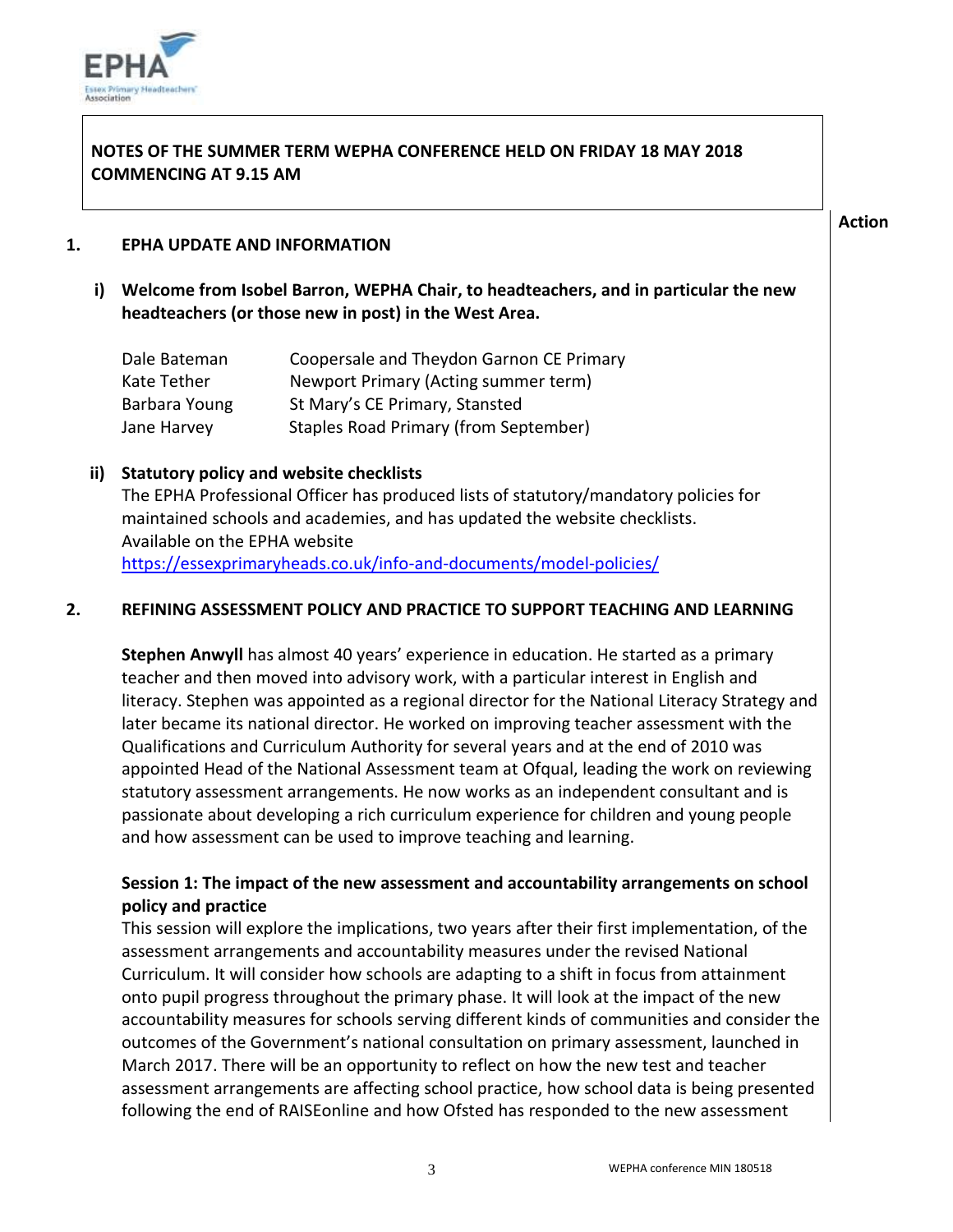

landscape.

#### Stephen stressed that his aim is to make assessment as simple and clear as possible.

#### **Where are we now?**

• Coming to the end of the third year of the new national arrangements but five more years of change ahead

- Shift in focus from attainment to progress as the main basis for school accountability
- •Wide range of assessment practice / recording / tracking systems in place across schools

• Greater reliance on tests and checks and less trust in teacher assessment – *in about 3 years' time there will just be writing at KS2 which is teacher assessed.*

• Little continuity from primary to secondary – *a problem*

#### **Strengths of the current system**

- Recalibration of standards overdue after 25 years
- Priority placed on pupil progress rather than raw attainment is a fairer approach overall
- Less reliable data has meant a stronger focus on other evidence of learning and progress

• Impact of assessment more fully recognised by Ofsted*(in teaching, planning, feedback, questioning, differentiation, challenge, prioritisation, use of school resources etc)*

#### **Weaknesses**

• Introduction of new arrangements very poorly handled (*long drawn-out process, some bad decisions and changes of mind, much late information, insufficient trialling, changing criteria, etc.*)

• Progress scores can flatter some schools (*high EAL, low SEN*) and discriminate against others (*juniors, high mobility, low EAL, high SEN*)

• Continued high stakes have further narrowed focus onto key subjects in many schools (*less time for science and foundation subjects*)

• Adjusting to new tests, new assessment criteria, new standards, new exemplification has added to workload

Data analysis still based on one year's outcomes for primary schools [3-year rolling averages recommended by the Bew Review in June 2011]

•Quality assurance arrangements rely on the resources and role of Local Authorities which, in many cases, they no longer have

• Governors struggling to get a picture of attainment and progress across their school

• Transition to secondary: scaled scores assumed to have greater 'accuracy' in predicting KS4 outcomes (*although no statistically significant difference between scores of 99 and 101 at pupil level*)

#### **Opportunities**

•Move towards 'entry to exit' progress accountability should shift focus to early intervention in order to close the gap between disadvantaged and others

• Increased sense of primary years as a single phase (*less significance of artificial KS1/KS2 divide*)

• Long period of uncertainty around published outcomes and new forms of assessment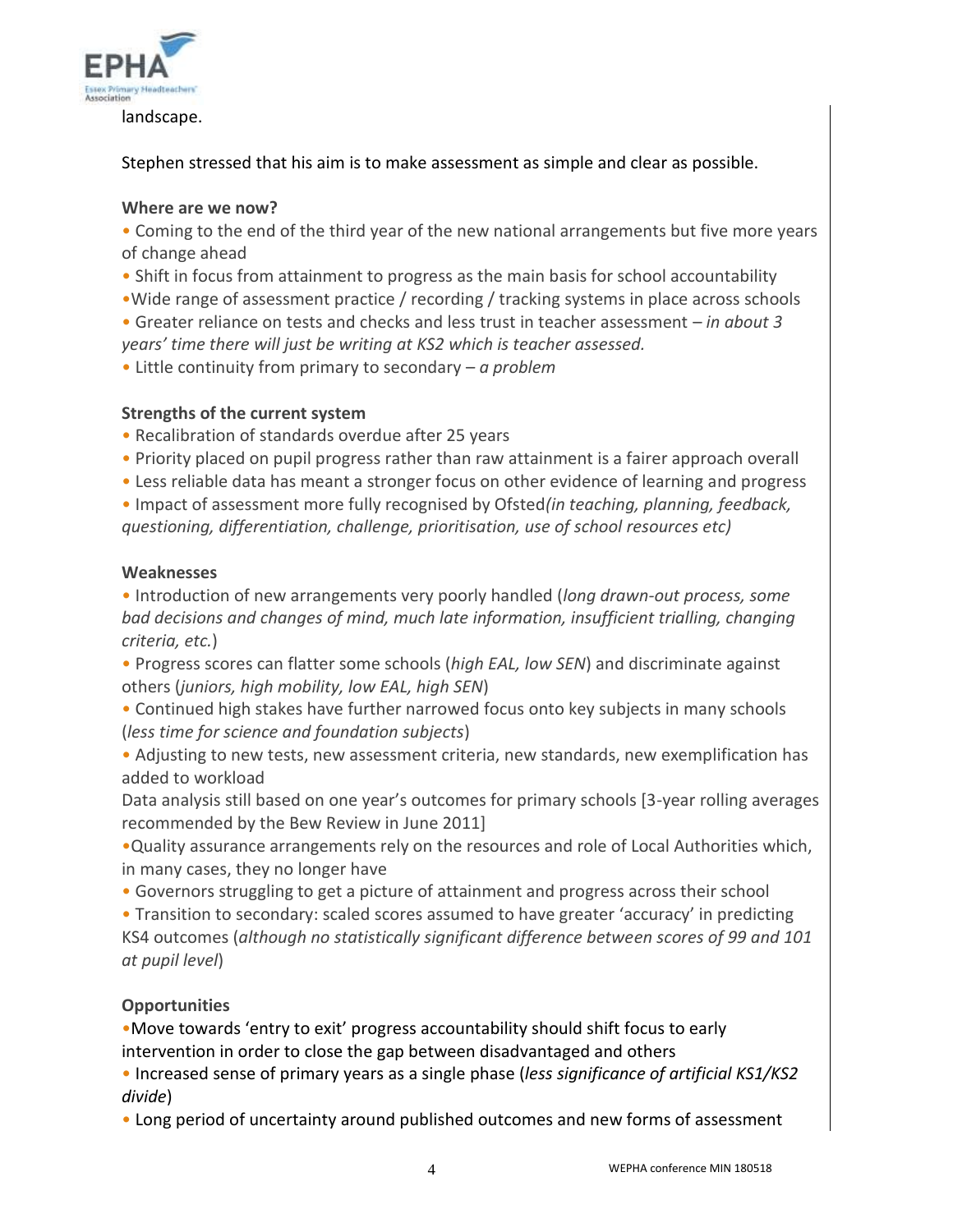

could permanently reduce reliance on data alone for accountability and intervention (*SoS announcement April 2018*)

• Tentative move towards on-screen assessment could prefigure more sophisticated approaches to testing

• Clear distinction between statutory assessment arrangements in Y6 and approach in other year groups could promote greater focus on assessment for learning

• Greater focus on consolidation, application and 'mastery' should support better planning for and use of cross-curricular opportunities

• Growth in numbers of 5-16 schools and Ofsted concerns about progress in Key Stage 3 could promote better models of transition and greater continuity of learning

#### **Threats**

• Purpose of statutory assessment has shifted from gaining an accurate picture of an individual pupil's performance to acquiring cohort data for school accountability

• Statutory tests or checks on six occasions in primary years risks skewing curriculum breadth and balance

• Downgrading of teacher assessment's role in statutory arrangements may negatively influence attitudes to this key aspect in schools

• High stakes nature of Reception baseline assessment will inevitably lead to perverse behaviours

• Teacher performance management: use of targets for pupil attainment and progress could skew reliability of teachers' ongoing assessment judgements

• Year-group objectives of the new NC could lead to more class teachers staying with the same year group

• Y3 and Y5 could become the 'Cinderella years'

• Confusion for parents from reported assessments of very different and narrower aspects of attainment

#### **No reporting of reading and maths TA**

◦ For pupil X, statutory end of KS2 data in 2019 (if she is entered for the tests) could be:

◦ Reading: 98

- Maths: 102
- GPS: 105
- ◦Writing: Working at greater depth
- Science: Expected standard

#### The same pupil might be described as (much more informative than raw scores)

'*X is an enthusiastic and effective reader of information texts but needs to develop her response to narrative. Her writing is well organised and accurate and she now needs to use greater variety of sentence structure and vocabulary to engage the reader. In maths, her basic number work is excellent but she is less confident with shape, angles and proportion. She is a really keen scientist with a particular interest in climate change and the environment.'*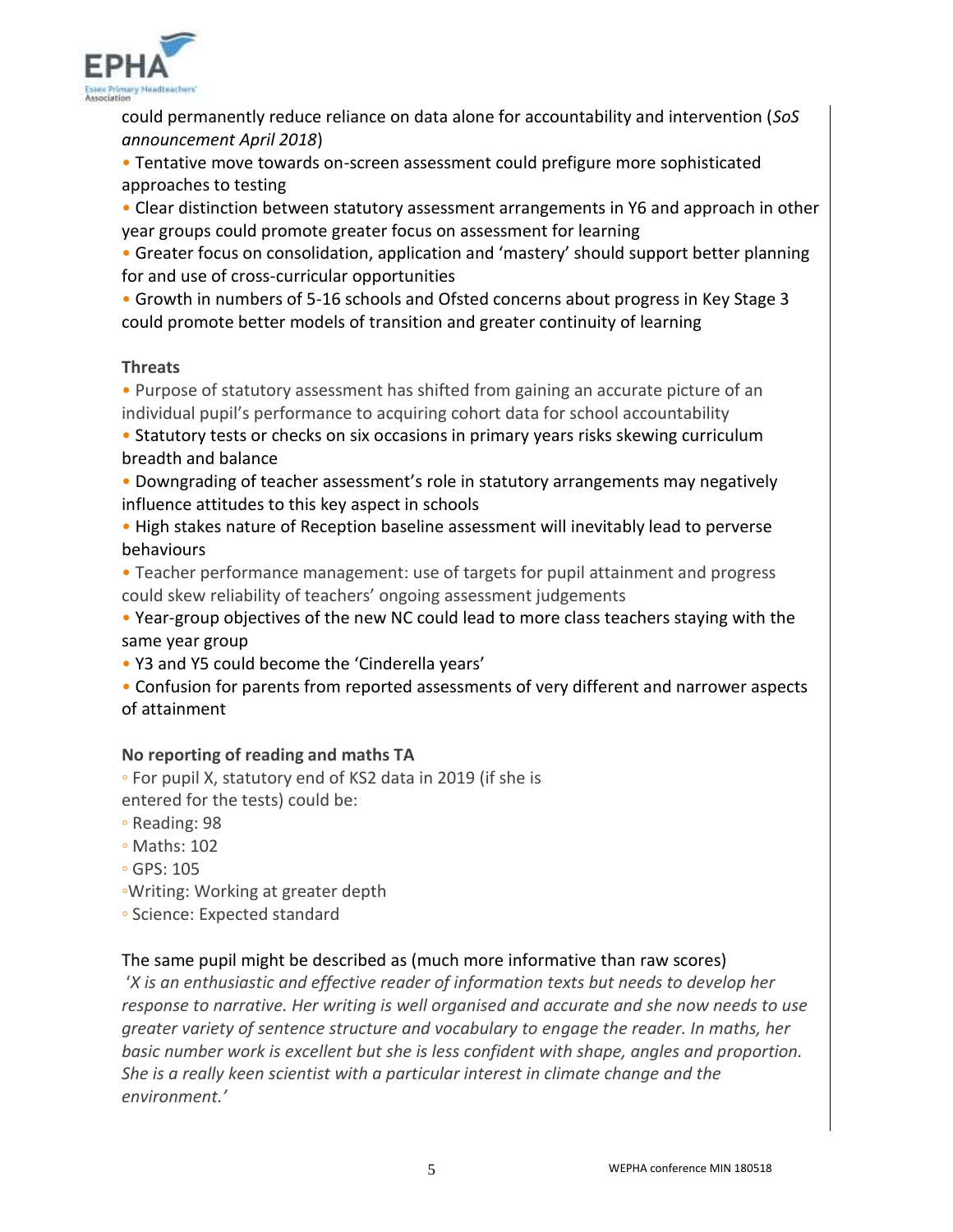

#### **Predictions for 2018**

◦ Results will improve in all subjects at Key Stage 2

◦ Results in the EYFS Profile, the Phonics Screening Check and at the end of KS1 will be largely the same as in 2017

◦ Accountability measures will remain unchanged: fewer schools will be below floor standards but slightly more will be in the 'coasting schools' category

◦ There will be a lot of variability in the interpretation of the new, 'more flexible' Interim Framework descriptors for Writing TA

◦ Results of the 2018 KS2 science sampling tests will suggest that around 70% of pupils are below expected standards nationally

#### **Priorities for schools**

◦ Keep your assessment policy and practice under review – can you reduce workload but still gather enough information to give you (and governors) a broad overview of progress and attainment across the school?

◦ Get familiar with the new ways in which information about your school is being presented – Analyse School Performance and the Inspection Data Summary Report

◦ Aim to be in a position where you can confidently discuss patterns of progress among different groups of pupils across the school and what you're doing to improve this

◦ Keep providing regular opportunities for staff to discuss attainment and progress (internal and external moderation, looking at national exemplification, book scrutinies etc.) Don't use the approach to teacher assessment required in Y2 and Y6 ('secure fit') in other year groups – for each pupil, teachers need to know (and pass on to parents and the next teacher) strengths, weaknesses and key next steps in learning

◦ Make a clear distinction between the fine-grained assessment information that class teachers acquire about their pupils and the periodic headline data that senior leaders require in order to understand needs across the school

◦ When gathering periodic data, ask teachers to estimate, based on all available evidence, where pupils are likely to be at the **end** of the current school year (i.e. in line with year group expectations, below, beyond etc)

◦ Take stock of the wider curriculum (including science teaching) – are there more opportunities here for **application** of reading, writing and mathematics while giving pupils a broader and richer learning experience?

◦ Try to work with at least one of the secondary schools you feed in order to develop a simple way of passing on key information (i.e. beyond scores) which will help to maintain pupils' progress in early Key Stage 3

◦ Once you have your results for 2018, amalgamate them with those for 2016 and 2017 to generate a three-year average and campaign for this approach to be used at national level for primary schools

#### **Session 2: Making the most of moderation**

As schools adjust to the new expectations of the National Curriculum, they have recognised the importance of giving teachers in all year group's opportunities to become more confident in their judgements of pupils' attainment and progress. This session will look at ways of organising moderation activities which not only build up trust in periodic teacher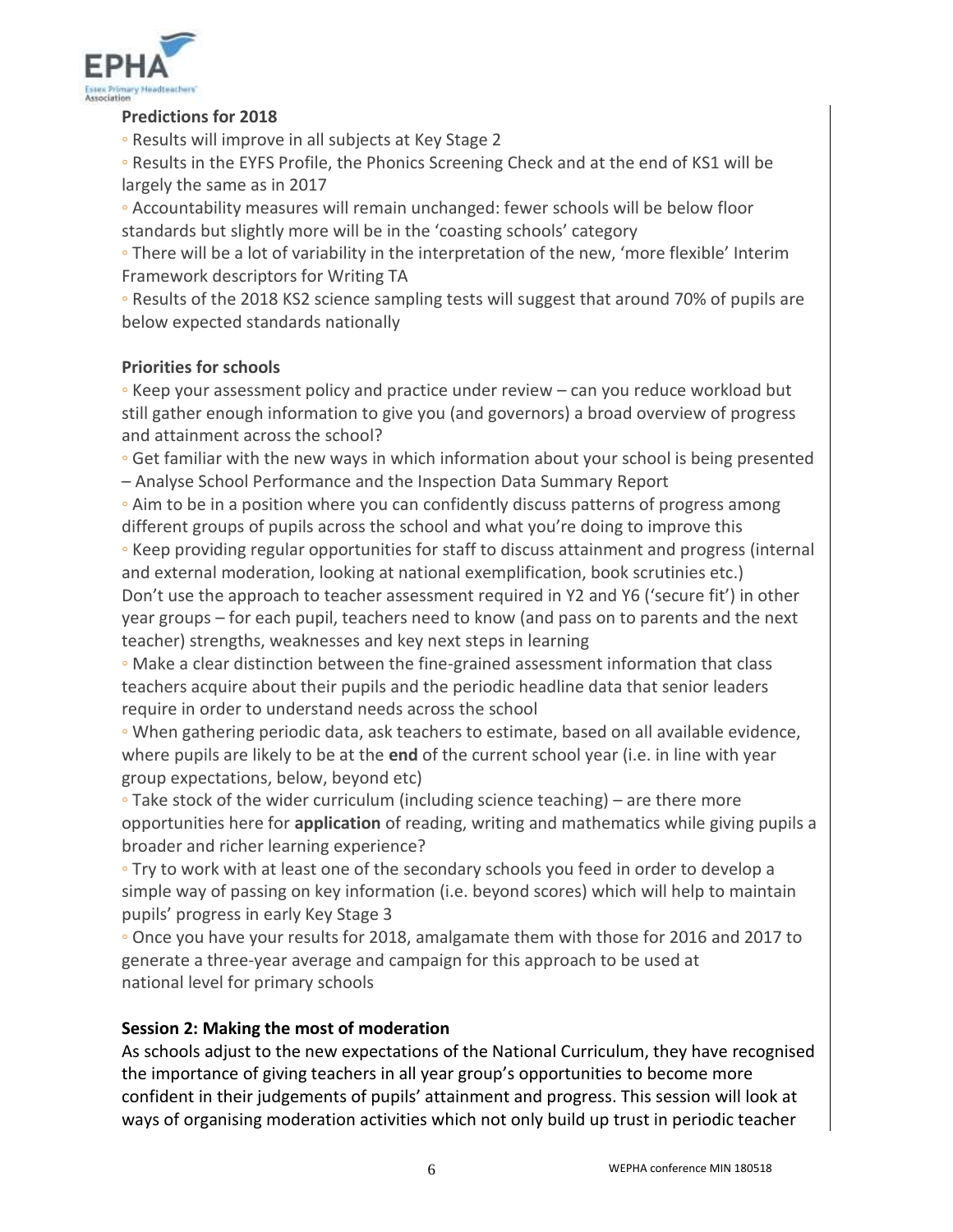

assessment judgements and progress-tracking systems but also promote genuine professional development both within and across schools. It will recommend materials which allow senior leaders to gain maximum benefit and insight from moderation. The session will end with recommendations for refining and improving assessment policy and practice in 2017-18.

#### **Aims**

- o Recognising learning
- o Why moderation is so important
- o Organising moderation
- o Using teacher judgements to consider
- attainment and progress

#### **Meaningful assessment – basic principles**

◦ It's the recognition of learning in relation to what's being or has been taught

- It's an integral part of effective teaching
- It's happening all the time in every classroom through observation, dialogue, and marking
- It makes a positive difference when it's acted on:
- useful feedback is given to the individual or group
- teaching is modified and refined

 - information is aggregated to allow patterns to be seen and action taken at individual, class and school level

#### **Assessment is most effective when ……**

Teachers have:

◦ a good overview of the curriculum – what's happened in previous years and what lies ahead

◦ secure subject knowledge so that they recognise both misconceptions and significant learning

◦ regular opportunities to compare expectations and judgements both internally and externally

◦ The school has a consistent approach in terms of feedback, marking, review, use of 'grades', language used, reporting and transition

◦ Senior leaders have a good understanding of the curriculum and expectations and base decisions on available assessment information

#### **An approach to monitoring progress**

1.Make sure all staff develop a shared sense of the new national expectations through familiarity with:

◦Programme of Study objectives in all year groups

◦Teacher Assessment Standard Statements for Y2 & Y6 and national exemplification material

◦Tests at the end of KS1 and KS2

2. Identify natural points in the year when you need to review attainment & progress (reports to parents, governor reports, pupil progress reviews etc.)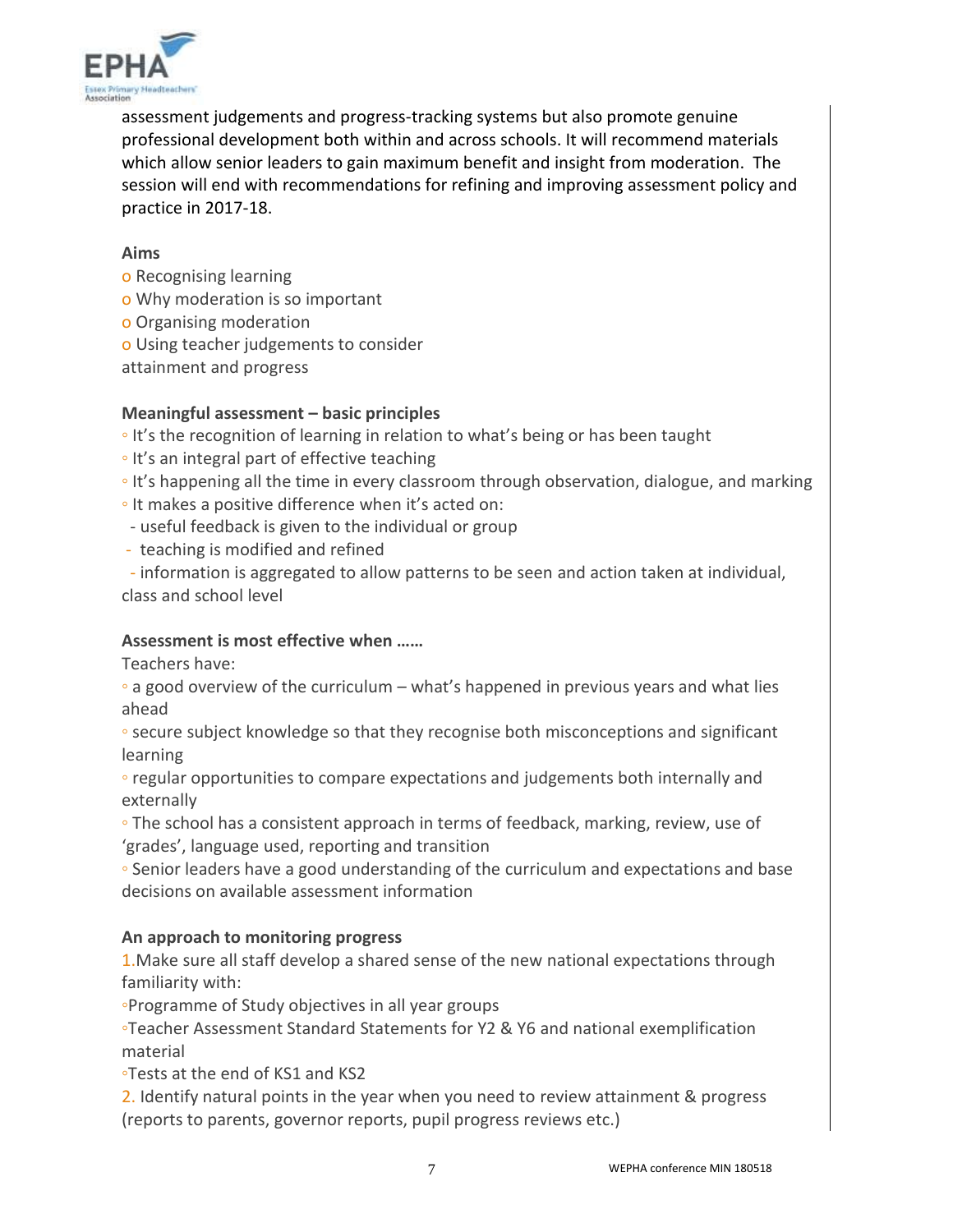

3. Agree a simple way of categorising attainment (e.g. likely to be below age-related expectations (ARE) / in line with ARE / consolidating ARE **by end of year**)

4 Allocate pupils to the three/four categories and then review this in relation to available evidence at agreed points across the year

5 Moderate your judgements by presenting evidence from a pupil in each category to other teachers

6 In discussions with pupils and parents, always focus on:

◦ where pupils have (demonstrably) improved and made progress

◦ next steps and targets

7 Make sure that decisions are made in response to assessment (interventions/staff deployment/CPD)

#### **What moderation provides**

◦ It's integral to any approach which is based on common criteria and makes use of assessment information to inform others; it helps develop a 'shared language' It has value for all parties:

◦ for **pupils and parents**: it helps assure them that their teacher's judgements are fair and that any potential bias is minimised

◦ for **teachers**: it builds confidence that their judgements are in line with colleagues within and beyond the school

◦ for **senior leaders**: it develops trust in assessment information and allows them to make informed, strategic decisions about the deployment of resources

#### **Moderation in other year groups**

◦ With the demise of level descriptions, the only common reference points are the teaching and learning objectives set out in the National Curriculum programmes of study

◦ Some approaches develop assessment criteria based on a selection of objectives - 'key performance indicators'

◦ Some systems use all the year-group objectives and involve teachers in ticking these off both when taught and when they think individual pupils have demonstrated consistent attainment

◦ In the end, we need class teachers who have developed a strong sense of what 'expected attainment' looks and feels like in the year group they are teaching and can recognise what each pupil needs to do to make further progress – that's what effective moderation activity supports

## **What moderation offers**

◦Not just an essential feature of consistent and accurate assessment; done well, it makes a key contribution to professional development

It can give participants insights into:

◦ the curriculum experience offered to pupils *(e.g. variety, range, gaps, cross-curricular connections)*

◦ how learning is planned and organised *(e.g. grouping, differentiation, opportunities for independence)*

◦ how feedback is provided and built upon *(e.g. intervention during learning, marking,*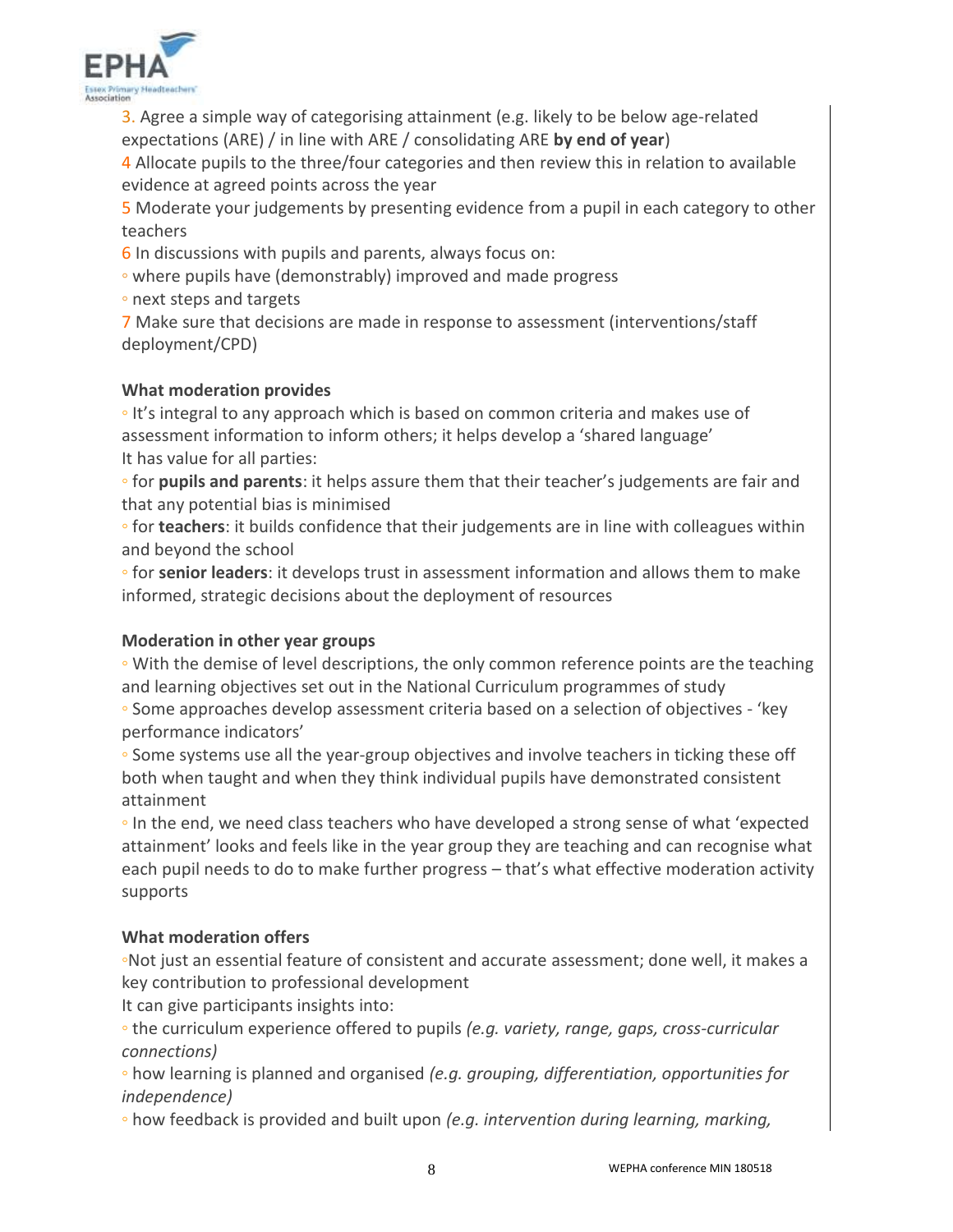

*follow-up)*

◦ teacher expectations *(e.g. quantity of work, presentation, consolidation and application of learning)*

#### **Organising moderation**

◦ Involvement of senior leadership team is critical – just as important as lesson observation Provide a structure which:

- Ensures each teacher has the time and opportunity to present evidence and to discuss it
- Allows constructive questioning and challenge
- Helps identify other, relevant evidence (from observation /discussion)
- Prompts identification of 'next steps' for each pupil under discussion

◦ Involves teachers from adjoining year groups where possible, particularly at start or towards end of year

#### **Learning from moderation**

What to look out for:

- What range of evidence does the teacher provide?
- Is it drawn from across the curriculum?
- Is there an appropriate balance across the subject?

◦ Have pupils been given opportunities to consolidate, apply and deepen knowledge, skills and understanding?

- Have pupils been given choice and independence?
- How well does the teacher support her/his judgement with additional evidence from observation / dialogue
- Is marking helpful and does it lead to improvement?
- Can the teacher summarise strengths and weaknesses?
- Is the teacher clear about the pupil's key next steps?

#### **So what data is it useful to collect?**

#### **Progress**

◦ Progress judgements can be reached by comparing each pupil's current attainment judgement with prior attainment

◦ What you use as prior attainment data needs to be agreed if you are to produce comparable information

Prior attainment data varies according to current year group:

- Years 5 and 6 have KS1 'level' outcomes
- Years 3 and 4 have KS1 'expected standard' outcomes
- Years 1 and 2 have FSP Early Learning Goal outcomes

◦ DfE KS2 progress scores compare **aggregate** KS1 performance with separate subject outcomes at KS2 but you can also use separate subject outcomes as the basis for prior attainment

#### **A suggested approach for KS1**

◦ Most school data reports (ASP, performance tables, Ofsted IDSR) now place pupils into three bands according to prior attainment – low, middle and high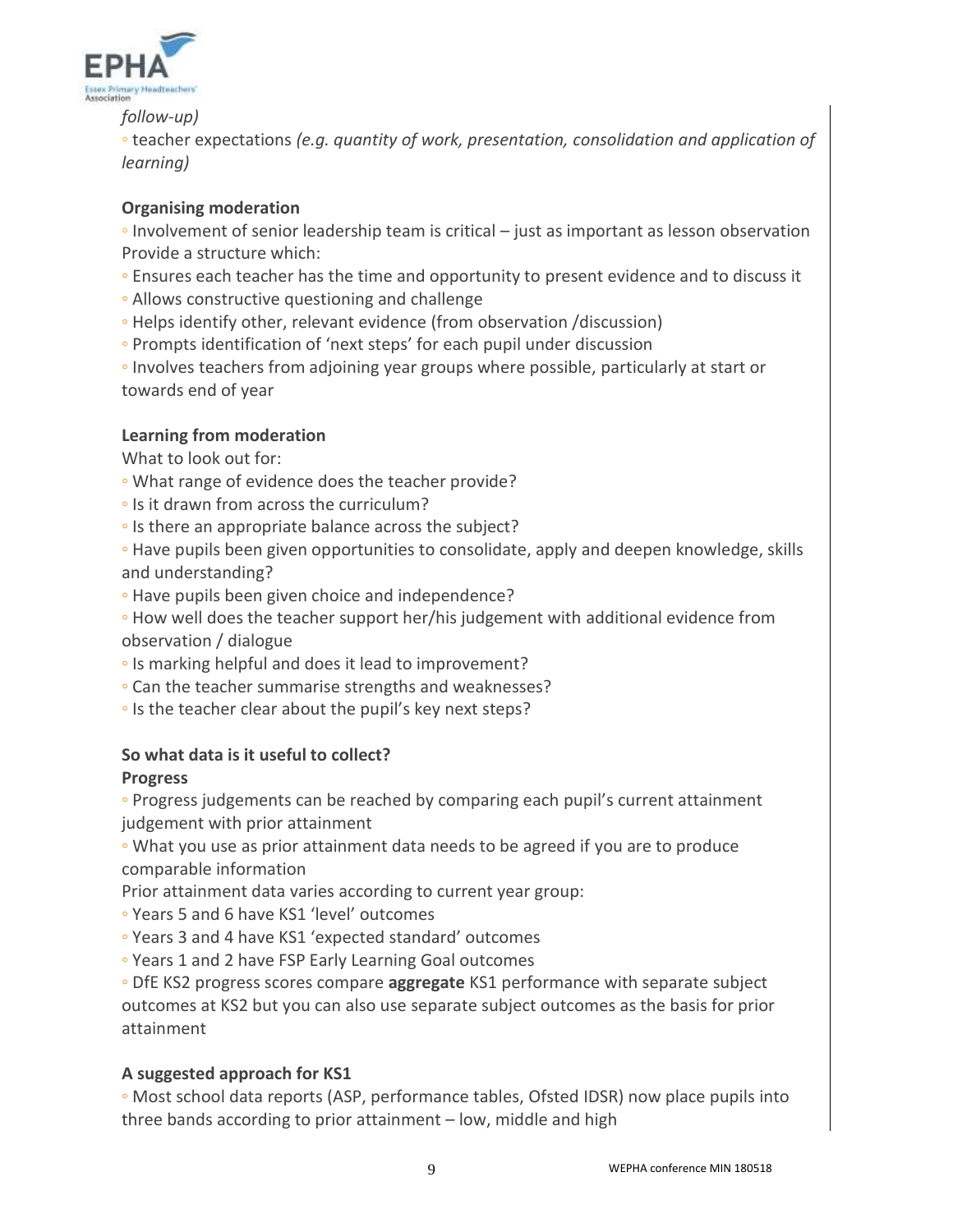

◦ **For pupils in KS1**, prior attainment is based on FSP outcomes at the end of their Reception year:

◦ **Low** defines pupils who were 'emerging' in the relevant ELG (ELG 9 for Reading, ELG 10 for Writing and ELGs 11 and 12 for maths)

◦ **Middle** covers pupils who were judged as 'expected' in the same ELGs

◦ **High** covers pupils judged to be 'exceeding' in those ELGs

◦ So, broad attainment judgements during Years 1 and 2 would also give schools a way of seeing whether pupils' progress is in line with, below and above their prior attainment in each subject

### **A suggested approach for KS2**

◦ Most school data reports (ASP, performance tables, Ofsted IDSR) now place pupils into three bands according to prior attainment – low, middle and high

◦ **For pupils in KS2**, prior attainment can be based on KS1 outcomes at the end of Year 2:

◦ **Low** defines pupils who were Level 1 or below (until 2015) or 'working towards the expected standard' or below (after 2015) in the relevant subject

◦ **Middle** covers pupils who were assessed as Level 2 (until 2015) or 'working at the expected standard' (after 2015)

◦ **High** covers pupils judged to be Level 3 or above (until 2015) or 'working at greater depth' (after 2015)

◦ Again, broad attainment judgements during KS2 would also give schools a way of seeing whether pupils' progress is in line with, below and above their prior attainment in core subjects

#### **Issues to be taken into account**

◦ The more you invest in well-structured moderation activities for your staff, the more reliable your data will be

◦ Pupils who don't have prior attainment data can only figure in the attainment figures, not the progress data (but if they have prior attainment from a previous school, that is your baseline)

◦ Pupils with EAL will very often appear to make good progress where their prior attainment was depressed by their ability in English. You may need to raise your expectations for such pupils

◦ Some pupils may have had 'over-generous' assessments at KS1 or EYFS Profile; again, you may need to adjust expectations of their progress although the prior attainment data won't change

◦ With pupils in Years 5 and 6, you may want to also use the data you collect and compare it with national progress data from 2017 to try to get an idea of your likely progress profile in 2018 and 2019

#### **Key points**

◦ Classteachers need an ongoing system of recording what they've taught and how pupils have responded – SLT needs periodic, summary data related to end of year-group expectations

◦ SLT needs to gather summary data on pupils' 'likely end-of-year attainment' in each core